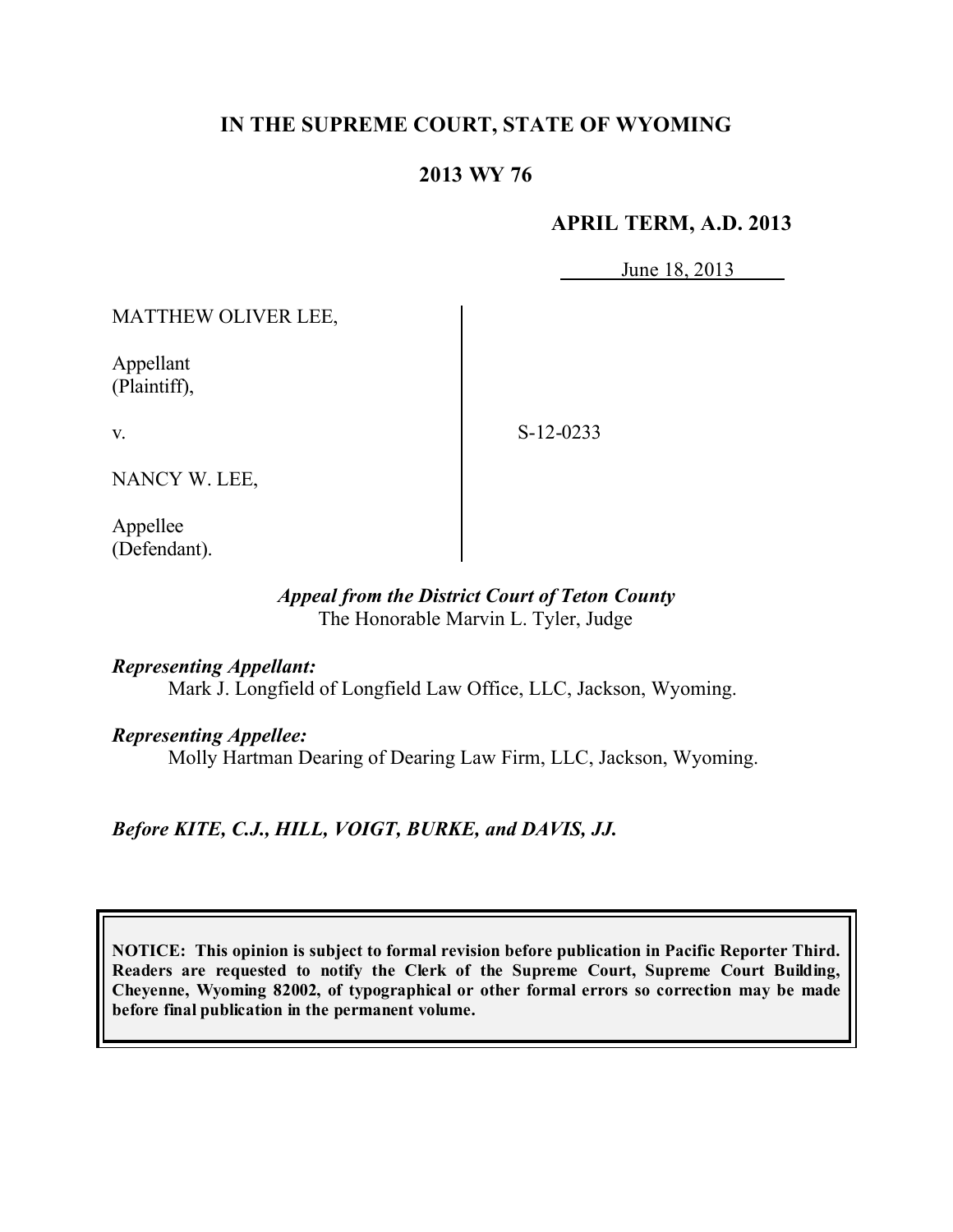### **KITE, Chief Justice.**

[¶1] Matthew Oliver Lee (Father) appeals from the district court's order directing him to pay Nancy W. Lee (Mother) \$680 per month in child support for the care of their minor child. Although the district court granted Father a downward deviation from the amount calculated with the child support guidelines, he claims the court erred by refusing to apply the joint custody child support statute. We disagree with some of the district court's rationale; however, we conclude, in the end, it did not abuse its discretion. Consequently, we affirm.

#### **ISSUES**

[¶2] Father presents a single issue on appeal:

Did the district court abuse its discretion in finding that [Father] did not meet the requisite statutory guidelines for joint custody child support?

Mother also queries:

Does this [C]ourt lack jurisdiction to consider this appeal because [Father] failed to file a Notice of Appeal from the district court's final order disposing of the issues in this case within the allotted time provided by Wyo. R. App. P. Rule 2.01?

### **FACTS**

[¶3] The parties divorced in 2008 and the initial decree established joint legal and physical custody of their minor child with no support obligation. On April 6, 2009, Father filed a petition to modify custody, seeking primary residential custody of the child. On April 28, 2009, Mother responded with her own motion seeking primary residential custody and child support. The parties were ultimately able to agree on a number of matters, including that Mother would have primary residential custody of the child and Father would have liberal visitation. Father's overnight visitation generally included every other weekend during the school year, alternating holidays, and all of the summer vacation except every other weekend and one uninterrupted ten day period and one four day weekend during which Mother was entitled to keep the child.

[¶4] The parties agreed to split the cost of the child's health insurance and any noncovered medical needs. With regard to school expenses, the parties agreed to share equally expenses associated with "remedial training, tutoring, textbooks and testing." However, Mother was responsible for "standard school supplies, school meals, field trips,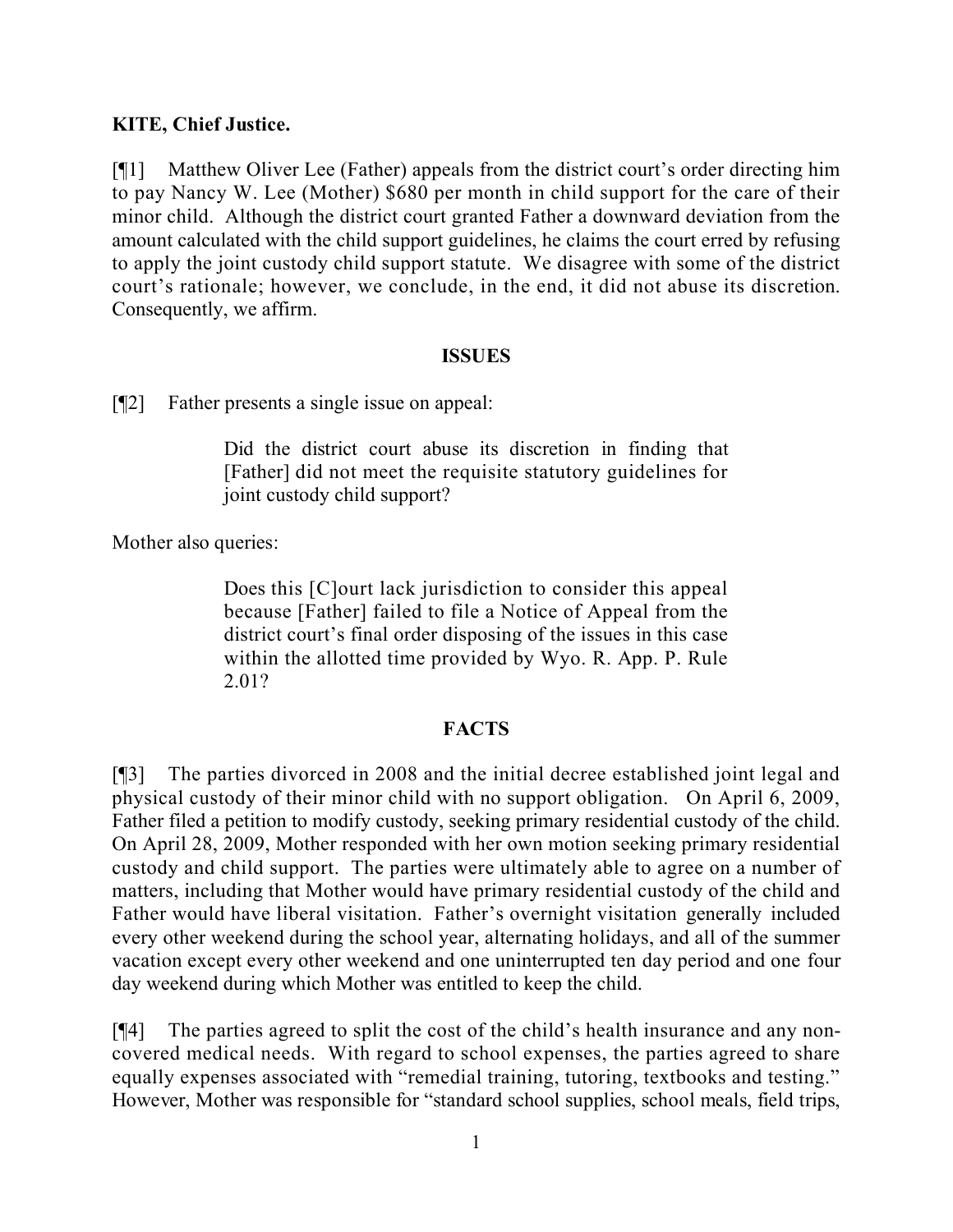yearbooks and class gifts."<sup>1</sup> The parties were unable to agree on child support and submitted that matter to the district court for resolution, expressly stipulating that the decision could be made on the record without a hearing. Mother sought child support in accordance with the child support guidelines in Wyo. Stat. Ann. § 20-2-304(a) (LexisNexis 2012)<sup>2</sup> which pertain to a standard primary custody/visitation arrangement.

 $\overline{a}$ 

 $(i)$  One  $(1)$  child:

| Net Monthly    | Percentage of        | <b>Base Support Plus</b>      |
|----------------|----------------------|-------------------------------|
| Income of Both | Income               | Marginal Percentage           |
| Parents        | <b>Allocated For</b> |                               |
|                | One Child            |                               |
| \$833.00       | 26.2                 | $$218.00 + 24.3\%$ over \$    |
|                |                      | 833.00                        |
| \$2,083.00     | 25.1                 | $$522.00 + 23.3\%$ over       |
|                |                      | \$2,083.00                    |
| \$2,917.00     | 24.6                 | $$716.00 + 12.9\%$ over       |
|                |                      | \$2,917.00                    |
| \$3,750.00     | 22.0                 | $$824.00 + 10.7\%$ over       |
|                |                      | \$3,750.00                    |
| \$5,000.00     | 19.2                 | $$958.00 + 9.9\%$ over        |
|                |                      | \$5,000.00                    |
| \$6,667.00     | 16.8                 | $$1,122.00 + 9.4\%$ over      |
|                |                      | \$6,667.00                    |
| \$8,958.00     | 14.9                 | \$1,338.00 + 5.9% of anything |
|                |                      | over \$8,958.00               |

 $<sup>1</sup>$  The record indicates the child is in public school.</sup>

 $2$  Section 20-2-304(a) stated, in relevant part:

<sup>(</sup>a) Child support shall be expressed in a specific dollar amount. The following child support tables shall be used to determine the total child support obligation considering the combined income of both parents. The appropriate table is based upon the number of children for whom the parents share joint legal responsibility and for whom support is being sought. After the combined net income of both parents is determined it shall be used in the first column of the tables to find the appropriate line from which the total child support obligation of both parents can be computed from the third column. The child support obligation computed from the third column of the tables shall be divided between the parents in proportion to the net income of each. The noncustodial parent's share of the joint child support obligation shall be paid to the custodial parent through the clerk of court: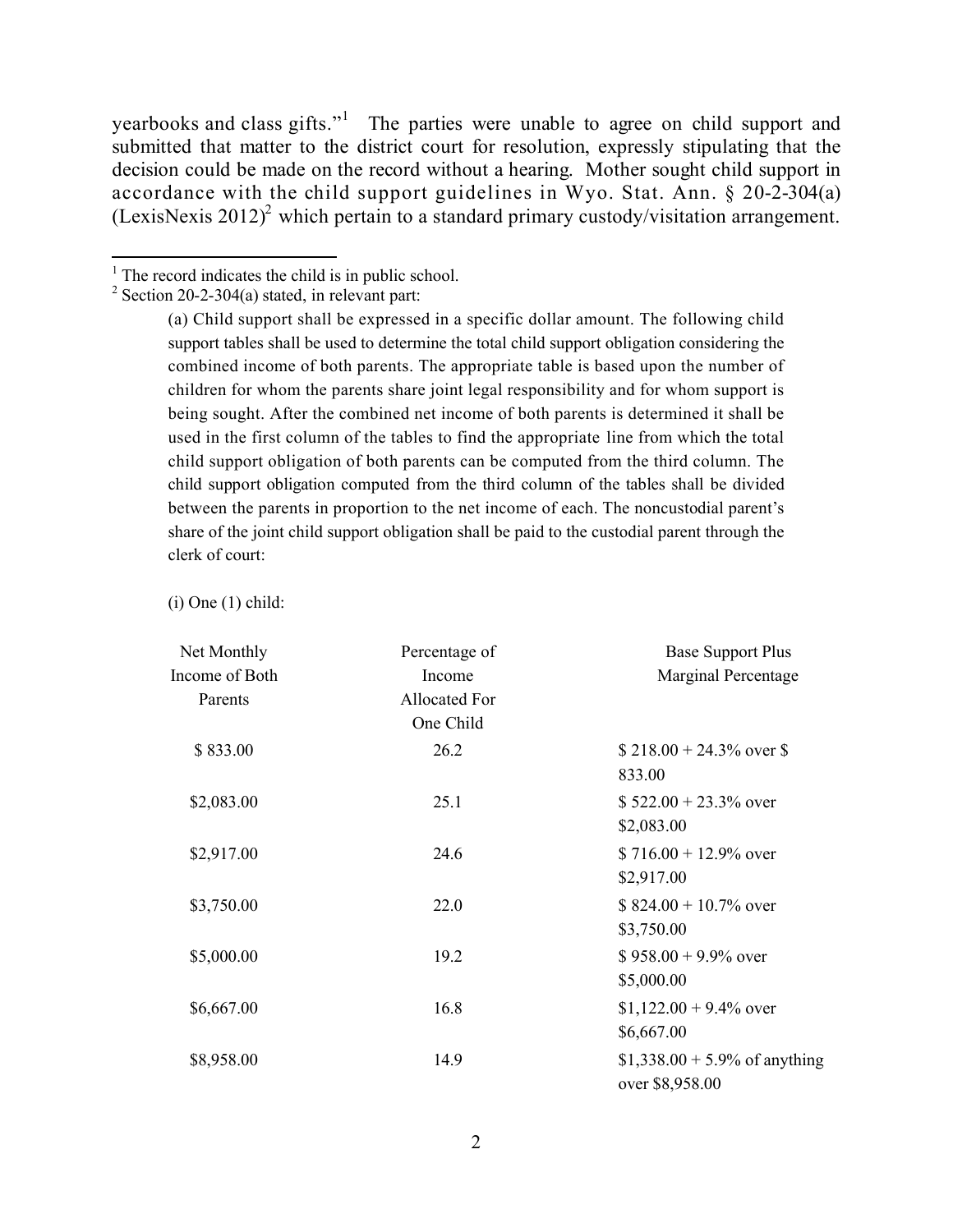Father asserted the reduced child support obligation set out in Wyo. Stat. Ann. § 20-2-  $304(c)$  (LexisNexis 2012)<sup>3</sup> for joint custody arrangements should apply to their situation or, in the alternative, he was entitled to a downward deviation from the guideline amount, pursuant to  $\S 20$ -2-307(b) (LexisNexis 2012).<sup>4</sup>

 $3$  Section 20-2-304(c) stated:

(c) When each parent keeps the children overnight for more than forty percent (40%) of the year and both parents contribute substantially to the expenses of the children in addition to the payment of child support, a joint presumptive support obligation shall be determined by use of the tables. After the joint presumptive child support obligation is derived from column three of the tables, that amount shall be divided between the parents in proportion to the net income of each. The proportionate share of the total obligation of each parent shall then be multiplied by the percentage of time the children spend with the other parent to determine the theoretical support obligation owed to the other parent. The parent owing the greater amount of child support shall pay the difference between the two (2) amounts as the net child support obligation.

4 Section 20-2-307(b) stated:

(b) A court may deviate from the presumptive child support established by W.S. 20-2- 304 upon a specific finding that the application of the presumptive child support would be unjust or inappropriate in that particular case. In any case where the court has deviated from the presumptive child support, the reasons therefor shall be specifically set forth fully in the order or decree. In determining whether to deviate from the presumptive child support established by W.S. 20-2-304, the court shall consider the following factors:

(i) The age of the child;

(ii) The cost of necessary child day care;

(iii) Any special health care and educational needs of the child;

 (iv) The responsibility of either parent for the support of other children, whether court ordered or otherwise;

(v) The value of services contributed by either parent;

 (vi) Any expenses reasonably related to the mother's pregnancy and confinement for that child, if the parents were never married or if the parents were divorced prior to the birth of the child;

(vii) The cost of transportation of the child to and from visitation;

 (viii) The ability of either or both parents to furnish health, dental and vision insurance through employment benefits;

(ix) The amount of time the child spends with each parent;

(x) Any other necessary expenses for the benefit of the child;

 (xi) Whether either parent is voluntarily unemployed or underemployed. In such case the child support shall be computed based upon the potential earning capacity (imputed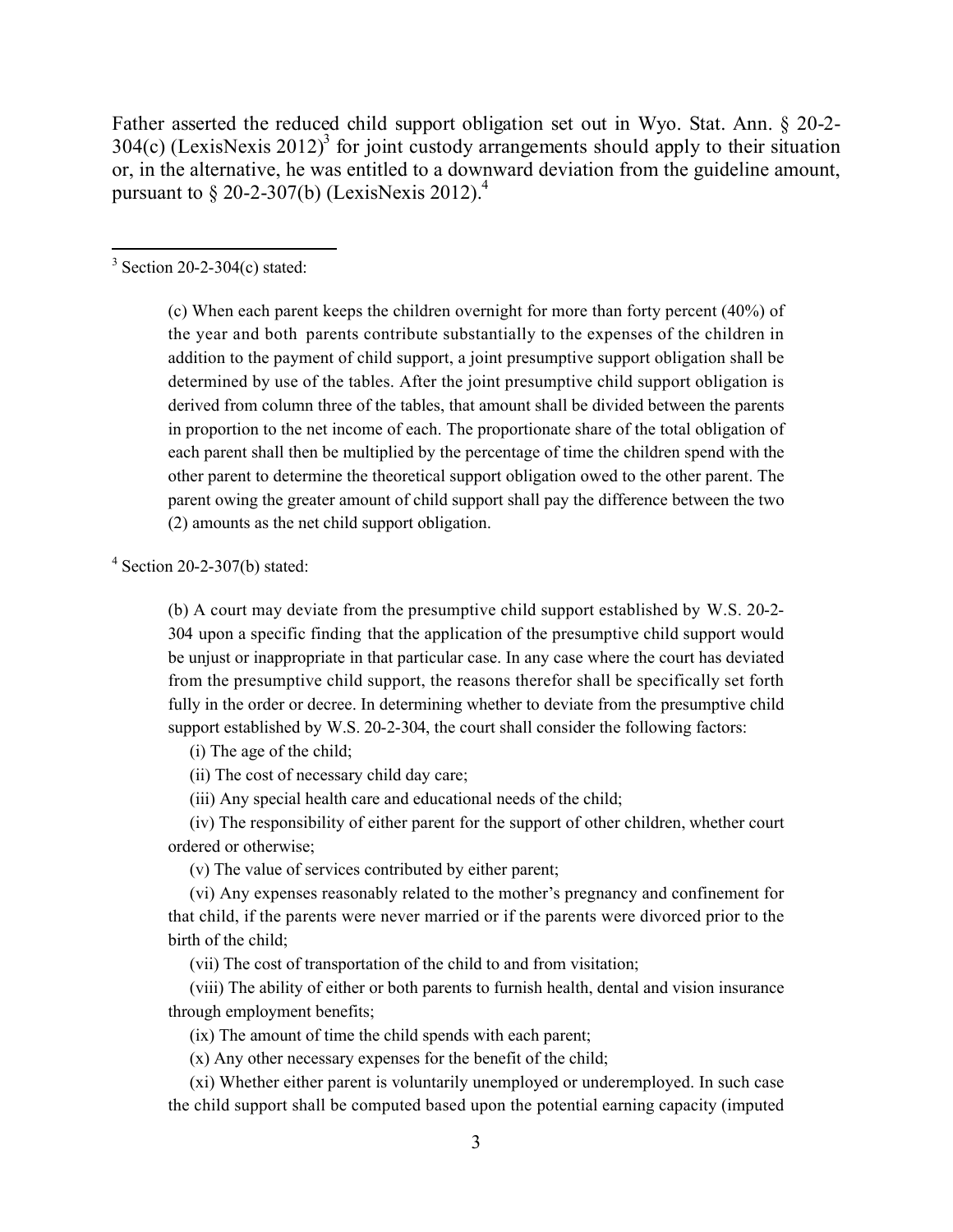[¶5] After considering all of the materials, the district court issued a "Decision Regarding Child Support Calculation." It ruled that § 20-2-304(c) was not applicable because Father did not substantially contribute to the child's expenses in addition to paying child support. The district court, therefore, applied the guidelines in § 20-2- 304(a) and calculated Father's presumptive monthly child support obligation at \$759. However, it also granted his request for a downward deviation under § 20-2-307(b), based upon the amount of time the child spends with each parent and Father's obligation for another child, to arrive at a final child support obligation of \$680 per month. After the district court entered an "Order on Child Support," Father filed a notice of appeal.

#### **STANDARD OF REVIEW**

[¶6] "The existence of jurisdiction is a question of law and our review is *de novo." Mathewson v. Estate of Nielsen,* 2011 WY 71, ¶ 11, 252 P.3d 958, 961 (Wyo. 2011). *See als*o, *Evans v. Moyer,* 2012 WY 111, ¶ 9, 282 P.3d 1203, 1208 (Wyo. 2012). The *de novo* standard of review also applies to statutory interpretation questions*. Egan v. Egan,*  2010 WY 164, ¶ 7, 244 P.3d 1045, 1048 (Wyo. 2010); *Dorr v. Smith, Keller & Assoc.,* 2010 WY 120, ¶ 11, 238 P.3d 549, 552 (Wyo. 2010).

[¶7] In general, determinations concerning child support and the decision to deviate from the child support guidelines are left to the district court's discretion. *Verheydt v. Verheydt,* 2013 WY 25, ¶ 19, 295 P.3d 1245, 1250 (Wyo. 2013); *Witowski v. Roosevelt,* 2009 WY 5, ¶ 13, 199 P.3d 1072, 1076 (Wyo. 2009). Consequently, we will not disturb the district court's child support award unless it abused its discretion. "In determining whether an abuse of discretion occurred, our core inquiry is the reasonableness of the district court's decision." *Verheydt,* ¶ 19, 295 P.3d at 1250; *Hanson v. Belveal,* 2012 WY 98, ¶ 14, 280 P.3d 1186, 1192 (Wyo. 2012). If our review requires an evaluation of the

income) of the unemployed or underemployed parent. In making that determination the court shall consider:

(A) Prior employment experience and history;

(B) Educational level and whether additional education would make the parent more self-sufficient or significantly increase the parent's income;

(C) The presence of children of the marriage in the parent's home and its impact on the earnings of that parent;

(D) Availability of employment for which the parent is qualified;

(E) Prevailing wage rates in the local area;

(F) Special skills or training; and

 $\overline{a}$ 

(G) Whether the parent is realistically able to earn imputed income.

 (xii) Whether or not either parent has violated any provision of the divorce decree, including visitation provisions, if deemed relevant by the court; and

(xiii) Other factors deemed relevant by the court.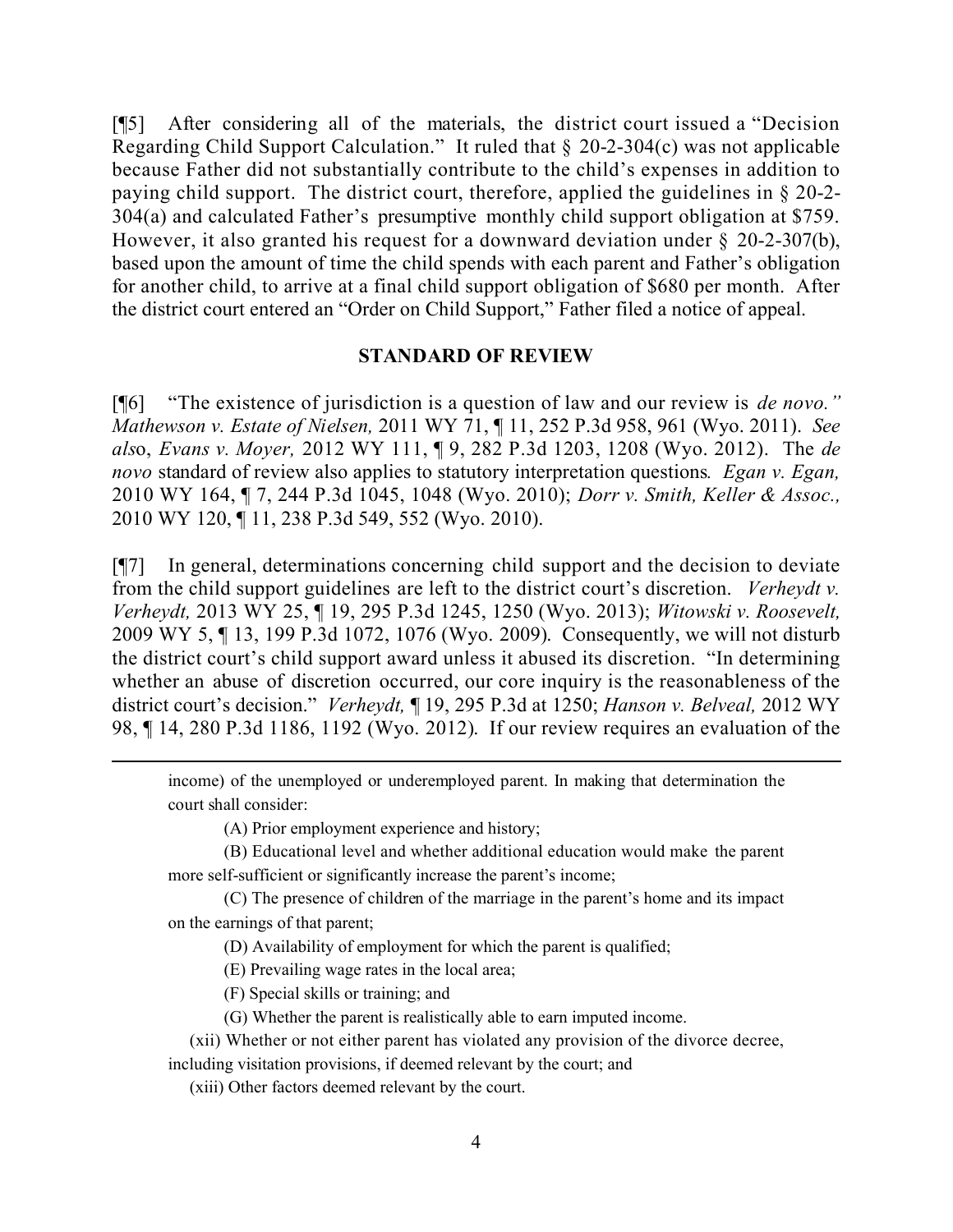sufficiency of the evidence to support the district court's decision, "we afford to the prevailing party every favorable inference while omitting any consideration of evidence presented by the unsuccessful party." *Reavis v. Reavis,* 955 P.2d 428, 431 (Wyo. 1998) (citations omitted).

### **DISCUSSION**

### *A. Jurisdiction*

[¶8] We begin with Mother's jurisdictional issue because a determination that jurisdiction is lacking would be dispositive. In order to invoke our jurisdiction, a notice of appeal must be filed within thirty days from entry of a final appealable order. W.R.A.P. 2.01; *Evans*, 11, 282 P.3d at 1208. Mother claims the district court's "Decision Regarding Child Support Calculation" was a final appealable order and we do not have jurisdiction because Father failed to file his notice of appeal within thirty days after entry of that order.

[¶9] The "Decision Regarding Child Support Calculation" was a twenty-eight page letter filed on July 30, 2012, which included the following provisions:

> The Court believes that all pending matters have been determined in this case. Should any pending issues remain, counsel or the parties shall immediately notify the Court in writing of the nature of any such pending issues, but not later than ten (10) days from the date of filing hereof.

> Within twenty (20) days of the date of filing of this Decision Regarding Child Support Calculation, counsel for [Mother] shall prepare the proper Order(s) consistent with this [decision], including such specific findings as are required by Wyoming law, submit such to [Father's] counsel showing proof of service thereof, for approval as to form, and forward to this Court for entry and filing in accordance with the Wyoming Rules of Civil Procedure.

(Emphasis in original.) The district court entered its Order on Child Support on September 5, 2012, and Father perfected his appeal on October 4, 2012.

[¶10] The "Decision Regarding Child Support Calculation" was akin to a decision letter in which the district court sets out a detailed analysis of the issues but also envisions a subsequent order. We have repeatedly stated that generally "a decision letter does 'not constitute a judicial determination which may be considered a final order.'" *Parris v.*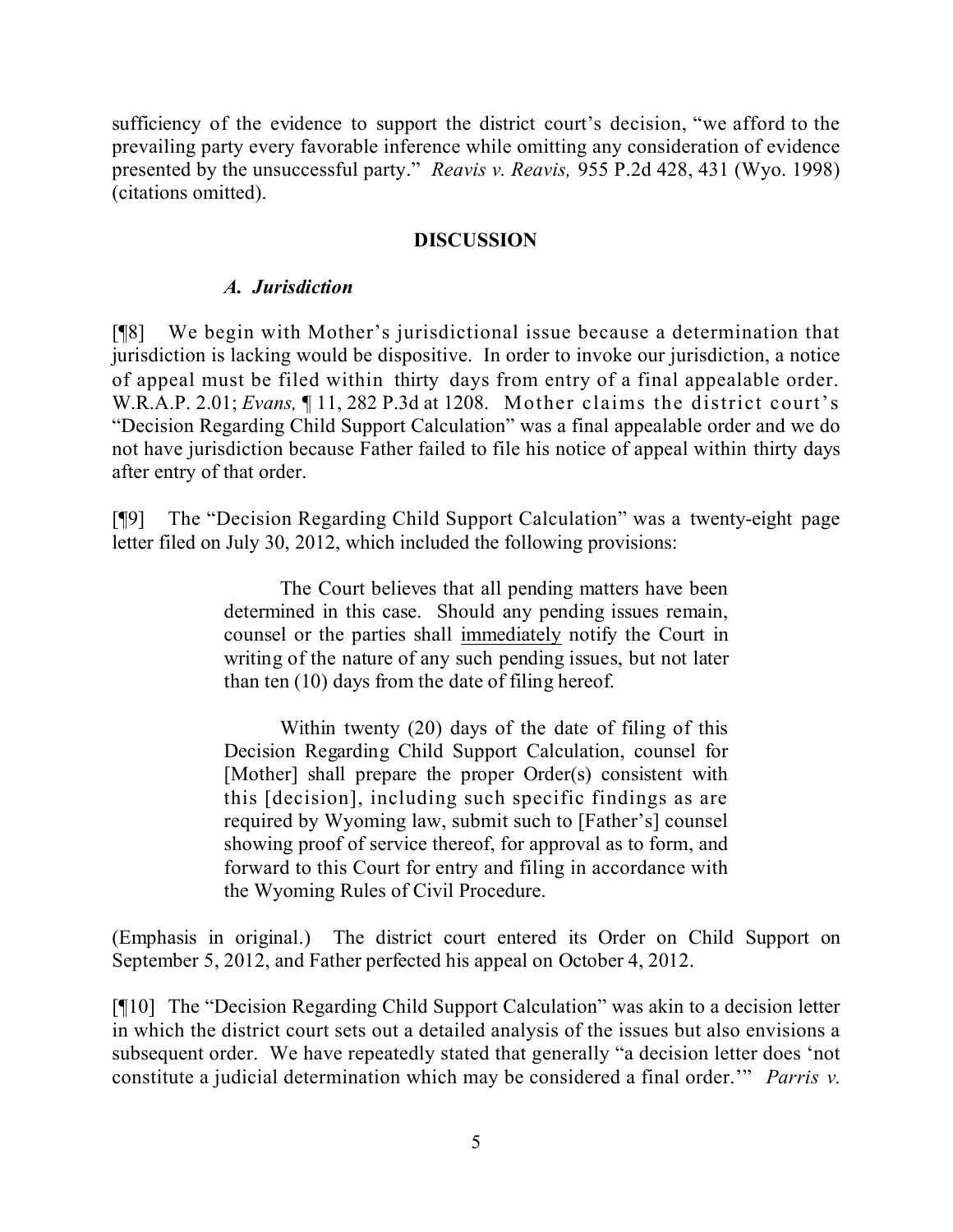*Parris,* 2009 WY 44, ¶ 17, 204 P.3d 298, 303 (Wyo. 2009), quoting *Broadhead v. Broadhead,* 737 P.2d 731, 733 (Wyo. 1987).

[¶11] In addition, the district court's letter plainly contemplated further proceedings by allowing the parties to notify it of any pending issues and directing Mother's counsel to prepare a final order. We have, in other cases, considered jurisdictional arguments involving orders which indicate there is further work to be done in the case. In *Evans,* ¶¶ 16-18, 282 P.3d at 1209, the district court's order on a petition for accounting and distribution of income addressed most of the substantive issues. We, nevertheless, determined that it was not a final appealable order because it also directed the trustee to provide a sufficient accounting. Similarly, under the circumstances presented in this case, the final order was not the district court's letter, but was the order entered on September 5, 2012. Father perfected a timely appeal from that order, and we have jurisdiction.

# *B. Child Support Calculation*

 $\overline{a}$ 

[¶12] Father claims he is entitled to the reduced child support obligation associated with joint custody as set out in § 20-2-304(c). To qualify under § 20-2-304(c) each parent must keep the child overnight for more than forty percent of the year and substantially contribute to the child's expenses in addition to child support. *Fountain v. Mitros,* 968 P.2d 934, 938-39 (Wyo. 1998); *Cranston v. Cranston,* 879 P.2d 345, 350 (Wyo. 1994) (applying an earlier version of the statute which only required the parent to keep the child overnight for twenty-five percent of the year). The parties disagreed on the percentage of time the child spent with Father—Father calculated it at 40.3% and Mother calculated it at 37.9%. The district court stated: "Instead of engaging in a trivial computation of days on a calendar, the Court believes that scrutiny of the contributions made by each party toward the upbringing of the minor child is more productive." Section 20-2-304(c) requires the calculation of time **and** a determination of whether the non-custodial parent's contributions, in addition to child support, are substantial. Under our rules of statutory interpretation, we must give effect to every word, clause and sentence in a statute and it is not appropriate to disregard statutory provisions. *Greene v. Wyoming Board of Chiropractic Examiners,* 2009 WY 42, ¶ 15, 204 P.3d 285, 291 (Wyo. 2009). As such, the district court erred by concluding that calculation of the amount of time the child spent with Father was not required.

[¶13] The district court, however, provided an alternate rationale for denying Father's request—it found that he did not contribute substantially to the child's expenses in addition to child support.<sup>5</sup> In order for a contribution to be considered substantial, it must

 $<sup>5</sup>$  This case is a little different than normal, as Father did not previously have a support obligation and,</sup> therefore, no history of paying child support. The district court suggested that Father's failure to pay child support disqualified him from the joint custody child support provision. In *Jensen v. Milatzo-Jensen,* 2013 WY 27, ¶ 30, 297 P.3d 768, 778 (Wyo. 2013), we clarified that the requirements of § 20-2-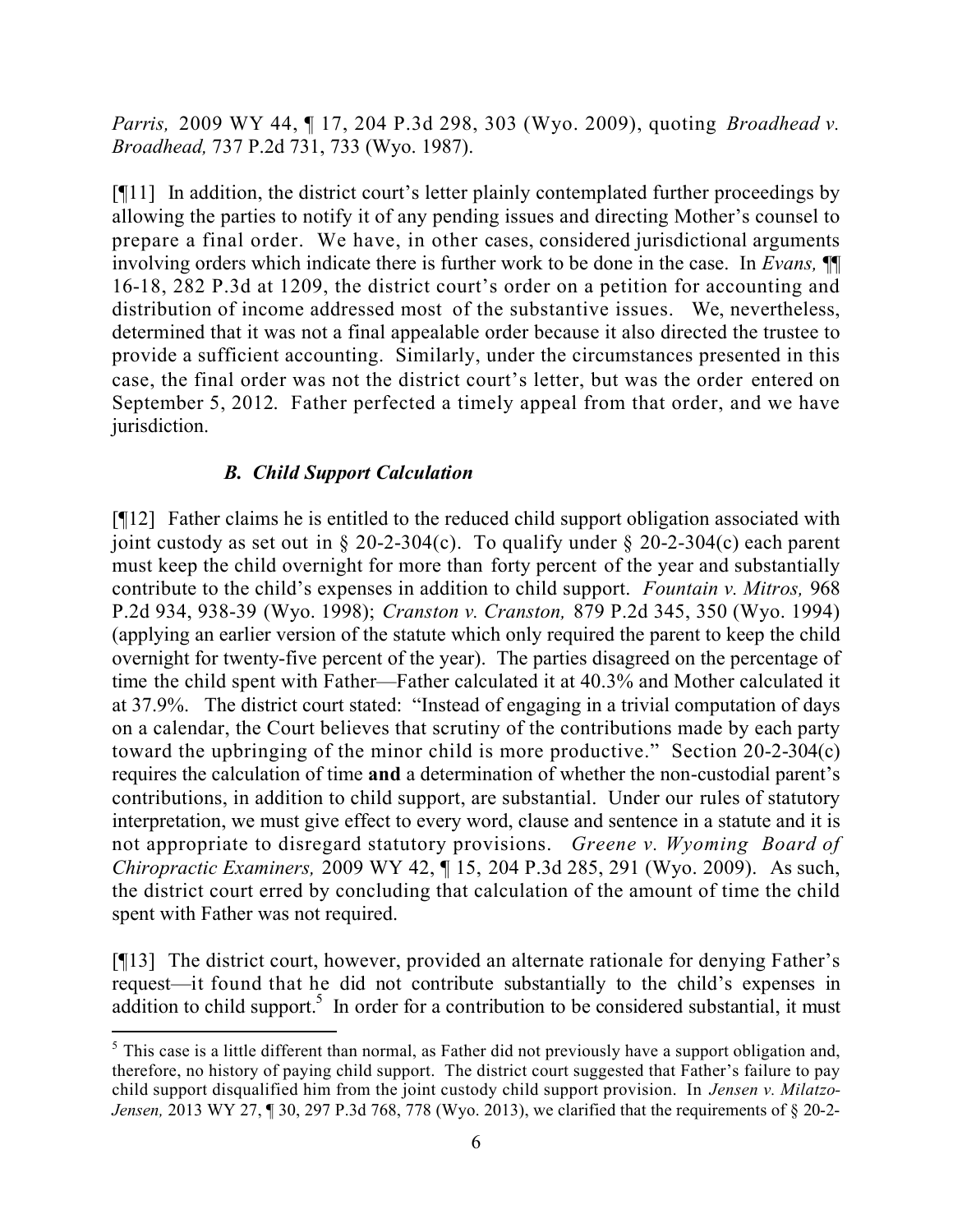be "something worthwhile, of real worth and importance, as distinguished from providing for expenses which are merely nominal or without value to the children." *Cranston v. Cranston,* 879 P.2d 345, 350 (Wyo. 1994). The contribution does not, however, have to be for extraordinary expenses and can include expenses associated with providing the child's "necessities" while with the non-custodial parent. *Jensen,* ¶ 28, 297 P.3d at 777- 78.

[¶14] In *Fountain,* we affirmed the district court's decision that the father had not met the substantial contribution requirement under the statute.<sup>6</sup> In that case, the father clearly kept the child overnight more than forty percent of the time and paid for all of the child's medical insurance. *Fountain,* 968 P.2d at 935. The father presented evidence that he also paid for all of the child's needs while staying with him, piano lessons, educational supplies, clothing, numerous outdoor trips and a bicycle. Mother presented evidence that she provided the primary residence of the child, school clothes, regular school supplies, school lunches, shoes, extracurricular activities, bicycles, and all of the child's medical bills on two or three occasions. The district court ruled Father's contribution was not "substantial" in accordance with the joint custody child support statute, but he was entitled to a downward deviation from the presumptive support amount based upon his additional contribution. We concluded that the decision was "certainly not beyond the bounds of reason" and affirmed. *Id.* at 939-40.

[¶15] Applying our standard of review, we consider the evidence in this case in the light most favorable to the prevailing party, Mother. The parties equally share the expenses associated with the child's medical treatment, health insurance, remedial training, tutoring, textbooks and testing. Historically, the parties have not shared supplies such as clothes and toys; rather, each provides for the child's needs when she is with him or her. Given Mother has primary residential custody of the child, she provides the majority of such items. This fact is confirmed by an email in which Father's wife informed Mother that she had told the child Mother would "be buying a majority of her clothes, shoes, and other items with the money [Mother] would be receiving for her" under the new custody and support arrangement. Mother also pays for all standard school supplies, school meals, field trips, yearbooks, class gifts and the majority of the child's extracurricular activities. In addition, she is responsible for the child's primary residence. As we have previously stated, expenses associated with maintaining the child's primary residence continue unabated during visitation periods with the other parent. *Cranston,* 879 P.2d at 350.

<sup>304(</sup>c) are applied by looking at how the new visitation/child support order will operate. Thus, we will consider this case from the perspective of Father paying child support in accordance with the modification.

<sup>6</sup> At the time *Fountain* was decided, the joint custody child support provision was found in Wyo. Stat. Ann. § 20-6-304(d) (1997). The statutes have since been renumbered; however, the applicable language is the same.